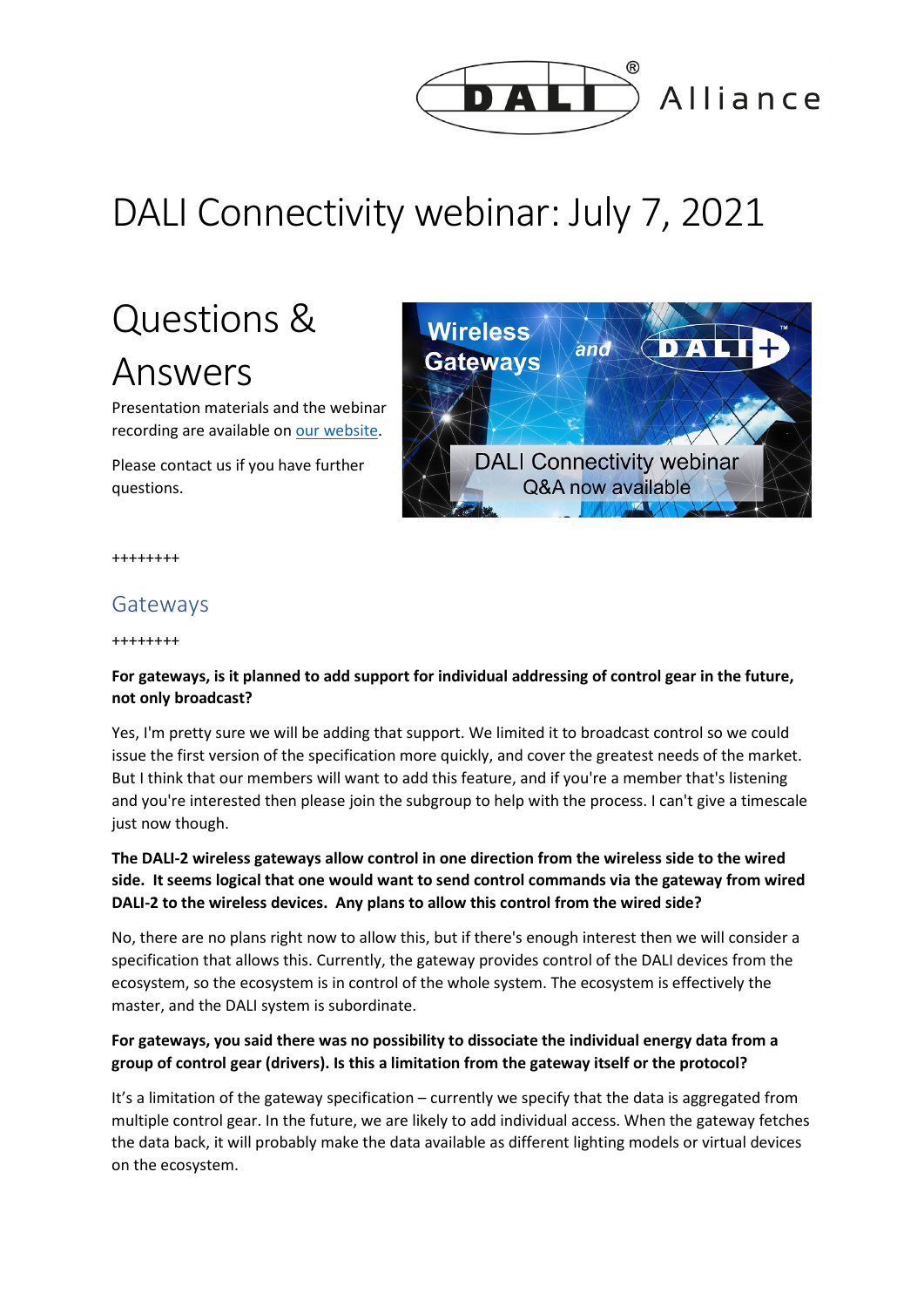

Currently, for Bluetooth mesh, it will appear that a single lighting device or lighting model has been implemented for all the DALI control gear. But in the future, we may allow multiple lighting models within that gateway product, so it would look like there's more than one lighting device in the Bluetooth mesh system. The same applies to Zigbee gateways.

For example, in the future, if you had 3 DALI LED drivers, the gateway might make those look like 3 separate Bluetooth lighting devices (or Zigbee lighting devices), allowing separate access to the data and separate control. This is not part of the specification yet, but it is probably the most requested requirement for future development.

#### **Could we build a "gateway" between DALI+ and RS485 or KNX?**

Any conversion to those standards is out of scope of DALI. However, you can do this today with an application controller, either in a DALI wired system, or a DALI wireless system (i.e. DALI+), where the application controller has an RS485 or a KNX interface. This may enable control of devices in those systems, or even allow control the other way. But the functionality is not standardized, it is decided by the manufacturer of that interface. In contrast, the functionality of the gateways in Parts 341 and 342 is standardized.

For RS485 or KNX, it's possible that we may develop standardized gateways to those protocols in the future. If you're interested, please join the subgroup to help create the necessary specifications.

## **Is the Casambi-DALI module one of the types of gateway that you are standardizing?**

We have standardized Bluetooth mesh to DALI gateways, and Zigbee to DALI gateways. We can't comment on specific products from any individual company. Products that can pass our tests can then be certified; conversely, if they can't pass the tests then certification is not possible, and the products cannot use our trademarks. And, of course, all certified products can be found in the product database.

## **Why doesn't the wireless gateway approach support Thread?**

The main reason is that our members haven't requested this, but the secondary reason is that Thread doesn't have an application layer. There's no lighting application defined on Thread, so there would be no lighting commands. You can't make a DALI device look like a Thread lighting device because there is no Thread lighting device. So the gateway approach doesn't really make sense.

++++++++

# DAL<sub>I+</sub>

++++++++

#### **How many nodes/devices can be in a DALI+ subnet?**

The answer depends on the method of addressing. The usual DALI control gear and control device addresses can be used, allowing 64 control gear plus 64 control devices. On top of this, Part 104 of the standard has a system address, which multiplies the DALI addresses by 255. So that provides an enormous number of addresses, around 32,000.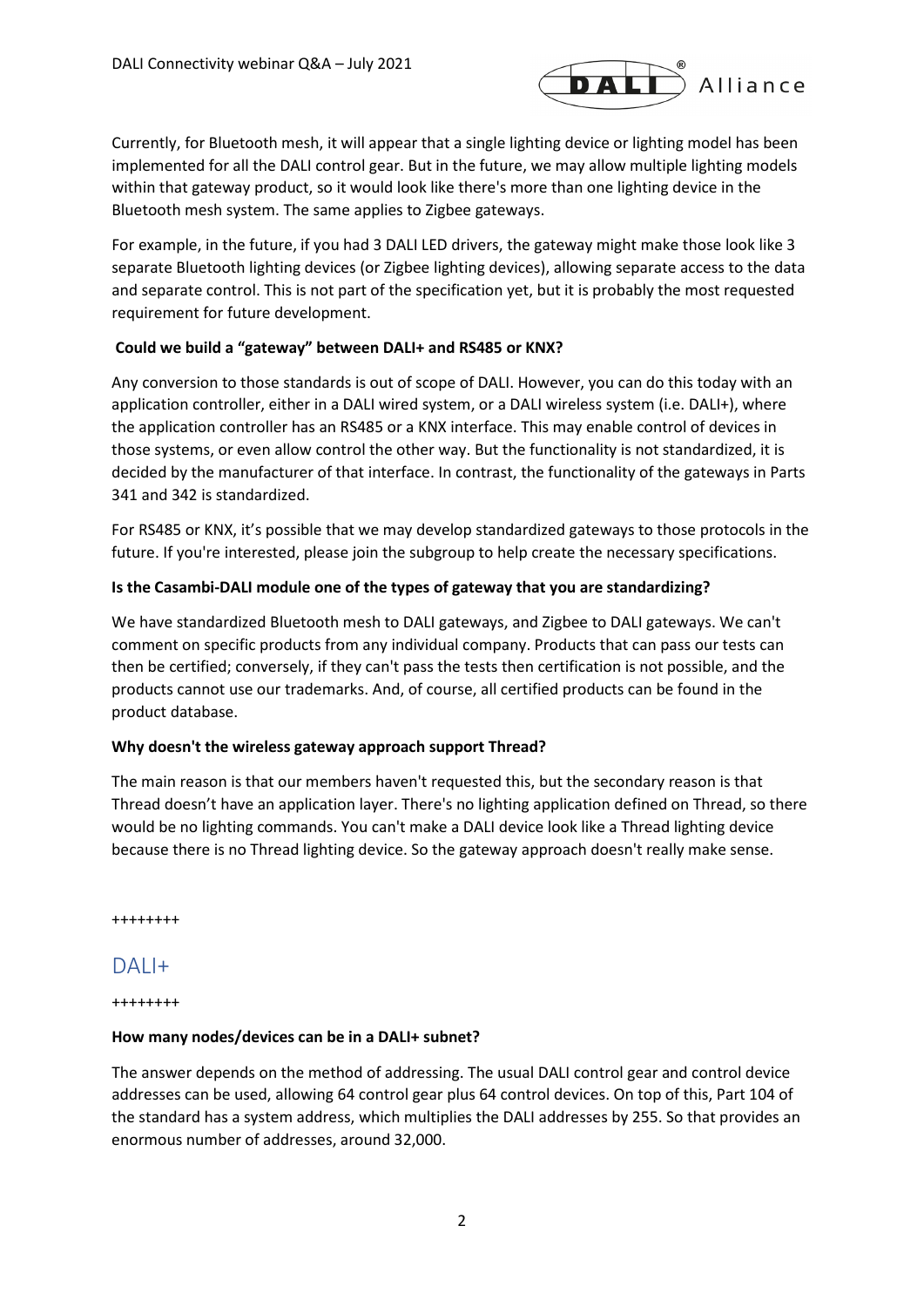

But you can actually avoid using DALI addressing and just use IP addressing in the case of Thread, which uses IPv6. The addressing capability of IPv6 is virtually unlimited for all practical purposes. So, DALI+ systems really have no limit to the size they can be.

## **Will it be possible to communicate DALI-2 sensor events via DALI+?**

A DALI-2 sensor on a wired bus can connect to a DALI+ system through a bridge. So the answer is yes, the bridge will transport the event messages from the sensor into the DALI+ system, effectively allowing the sensor to be part of the DALI+ system. Of course, you can also make a DALI+ sensor that functions as part of the DALI+ system. In both cases, the event messages from the sensors (input devices) can be used by any of the application controllers in the DALI+ system.

# **If you have DALI+ in one building, then wired through DALI wiring to another building where you also have DALI+, can both DALI+ systems control devices in both buildings?**

No, DALI wired cannot be used as the bridge between two DALI+ systems as described, although event messages could be transported through from one DALI+ system, through a bridge to a DALI wired system, and through another bridge to the other DALI+ system. However, I think this would be an unlikely use-case! If you want to join two DALI+ systems you can use Ethernet. Thread enables each DALI+ system to have border routers, and these can be connected by Ethernet providing a link between the DALI+ systems in the different buildings. Any DALI wired components can be connected to one or other of the DALI+ systems via a bridge.

#### **When will DALI+ (and also DALI-2) be available for emergency control gear?**

DALI-2 emergency is expected very soon, hopefully by early September. For DALI+, we're really at the beginning of developing the Part 104 tests, and we will need to modify the existing tests for all the other Parts of the standard including Part 202 (emergency). We can't give exact time scales, but it is unlikely that we will have a solution to release before the end of this year.

Also, we don't yet know the exact sequence of supporting DALI+ for specific Parts. I'm sure we'll get standard LED drivers and maybe some of the input devices first, but we don't know when Part 202 will be ready.

#### **How is commissioning handled in DALI+ and is it standardized?**

The same commissioning methods that you use with standard DALI can be used. Of course, there's an extra step in joining a Thread device to a network. You need to share the keys for the devices so that they can actually join the Thread network. But after that our members will decide how they want to provide commissioning of their own systems. They might use remote controls or PC-based applications, iPads or other tablets, or phone-based tools – all these existing possibilities still apply to DALI+. But of course none of those products exist yet, as there are no DALI+ products yet.

#### **Does DALI+ support DALI-2?**

A bridge device would require both DALI+ and DALI-2 certification because it has both a DALI+ side and a DALI-2 wired side. But a native DALI+ device would only require DALI+ certification – there's no DALI-2 certification required. The DALI+ device will follow all the tests for the implemented Parts of the standard. If it's an LED driver, that would be Parts 101, 102 and 104 – this is required for DALI+ and also Part 207 because it's an LED driver.